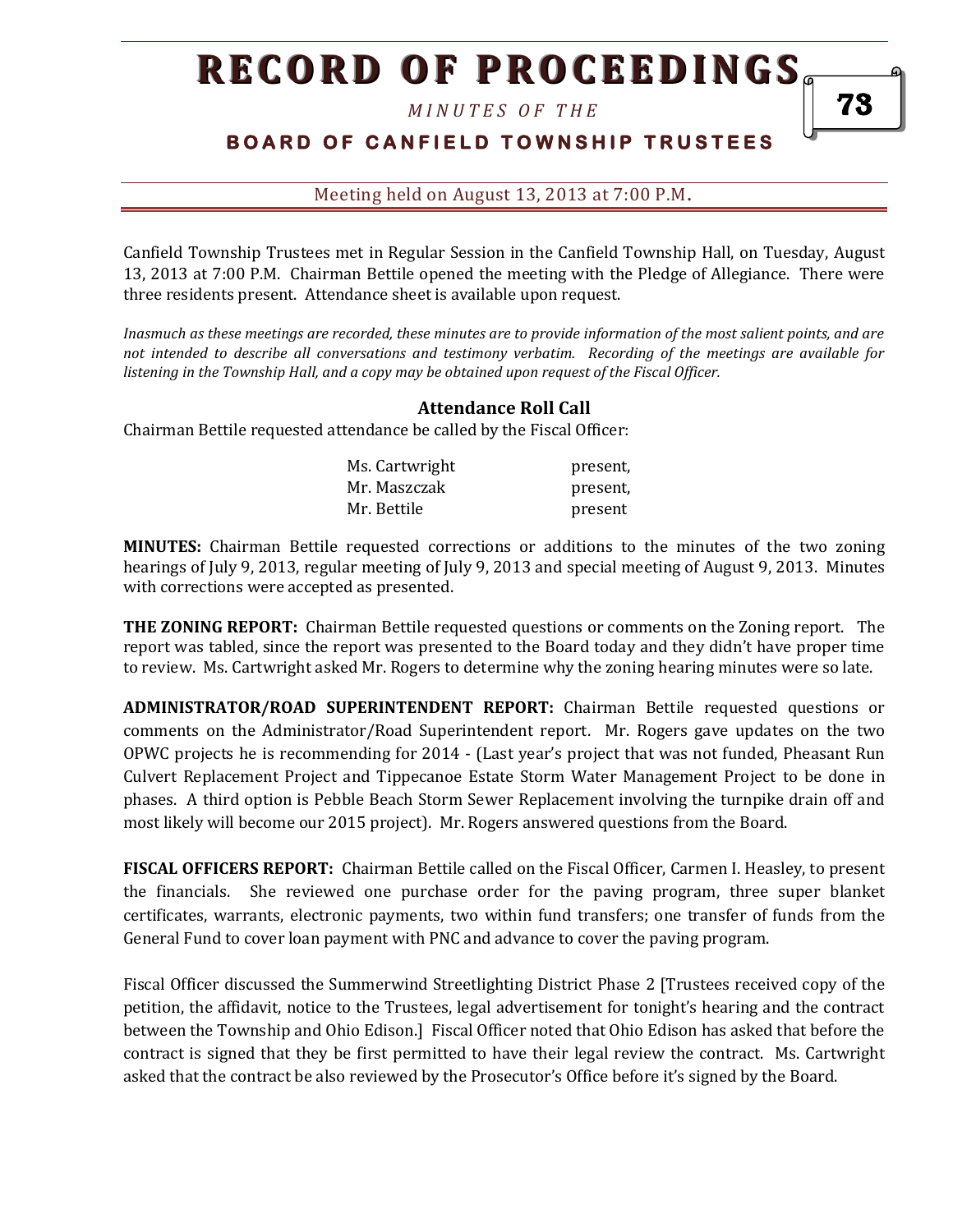*M I N U T E S O F T H E* 

### **BOARD OF CANFIELD TOWNSHIP TRUSTEES**

#### Meeting held on August 13, 2013 at 7:00 P.M**.**

The Township has one certificate of deposit coming due on August 27, 2013 and has provided the Board with recommendations from Farmers National Bank for investments that are available now, since we do not have another meeting scheduled before that date. Fiscal Officer has recommended that we take funds from the checking account now and when the CD matures move funds back to the checking account. Board didn't see a problem with investing now before CD is due; as long as funds are available.

**Correspondence:** Fiscal Officer reported that the 2013-2014 State Co-op Salt Program came in at \$27.50 per ton.

Teamsters advised that the healthcare provided to the members will remain at \$222.00 per week per employees.

Fiscal Officer reported receiving a letter from Jeff Fusco of Canfield asking we recognize two employees – Keith Rogers and Dave Morrison for outstanding service while performing their respective duties.

Coventry Health Care sent five months in advance the yearly contract for signatures. Fiscal Officer has asked Ms. Cartwright to discuss this contract with Mr. Morvay and report back to the Board his recommendations for proper motion.

#### **NEW BUSINESS RESOLUTION 2013-08-13-125 Nuisance Properties**

Mr. Maszczak moved to approve under the authority of the ORC 505.87 as pursuant to Resolution #2010-04-13-98 the following as nuisance properties: 5343 Shields Road; 6102 St. Andrews. The Motion was seconded by Mr. Bettile. Roll call: Ms. Cartwright, yes; Mr. Maszczak, yes; Mr. Bettile, yes. Motion carried 3 to 0.

#### **RESOLUTION 2013-08-13-126 No Parking Signs**

Mr. Bettile moved to approve the installation of two (2) No Parking signs in the cul-de-sac on west end of Sugarbush Drive. The Motion was seconded by Ms. Cartwright. Roll call: Ms. Cartwright, yes; Mr. Maszczak, yes; Mr. Bettile, yes. Motion carried 3 to 0.

#### **RESOLUTION 2013-08-13-127 Pheasant Run Culvert Replacement Project**

Ms. Cartwright moved to approve Keith Rogers, Twp. Administrator/Superintendent to submit application to the Ohio Public Works Commission for funding to replace the storm culvert on Pheasant Run. The amount of Local Share will be 60% with 40% Grant. The Motion was seconded by Mr. Bettile. Discussion: Ms. Cartwright asked Mr. Rogers for the estimated budget for this project. Mr. Rogers stated that last year the amount was \$90,000.00. [Twp share will be \$54,000.00 and OPWC share will be \$36,000.00.] Roll call: Ms. Cartwright, yes; Mr. Maszczak, yes; Mr. Bettile, yes. Motion carried 3 to 0.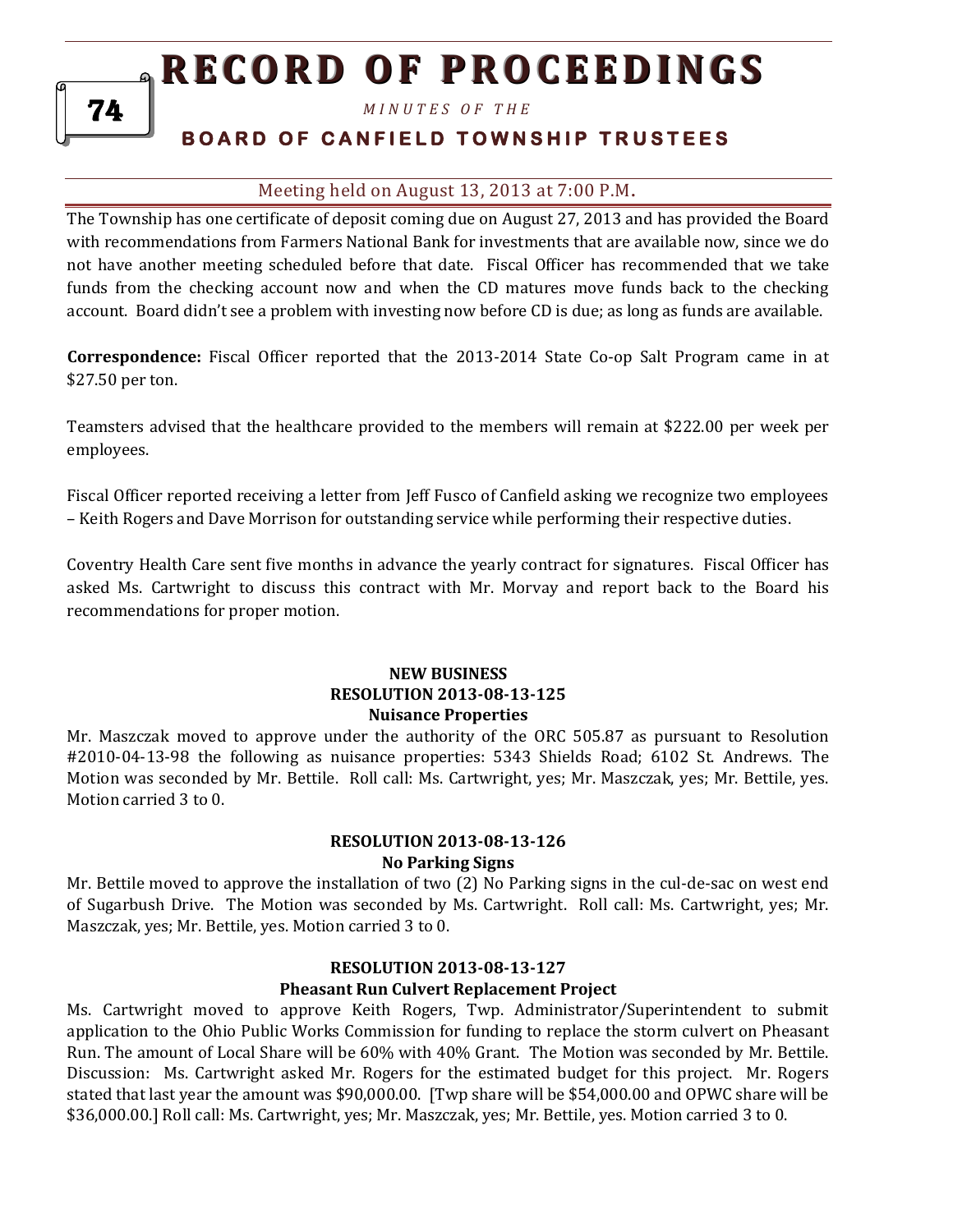*M I N U T E S O F T H E* 

### **BOARD OF CANFIELD TOWNSHIP TRUSTEES**

Meeting held on August 13, 2013 at 7:00 P.M**.**

#### **RESOLUTION 2013-08-13-128**

#### **Tippecanoe Estates Storm Sewer Replacement Project**

Ms. Cartwright moved to approve Keith Rogers, Twp. Administrator / Superintendent to submit application to the Ohio Public Works Commission for funding the replacement of storm sewer infrastructure in the Tippecanoe Estates Development. The amount of (Local Share will be 60% with 40% Grant) or (Local Share of 40% with 40% Grant and a 20% Loan). The Motion was seconded by Mr. Maszczak. Discussion: Mr. Bettile plans to attend the next OPWC meeting and will deal with the percentages. Roll call: Ms. Cartwright, yes; Mr. Maszczak, yes; Mr. Bettile, yes. Motion carried 3 to 0.

#### **RESOLUTION 2013-08-13-129 Bollard Installation**

Mr. Maszczak moved to approve the purchase of four (4) bollards from the Youngstown Pipe Company to be installed around the fuel island located in the lower lot of the Public Works Department as part of the Good House Keeping to prevent damage to the fuel tank that could cause an accidental fuel spill. The cost is not to exceed \$ 700.00. The Motion was seconded by Ms. Cartwright. Discussion: Mr. Maszczak noted consulting with the Fire Chief that this project will meet the State Fire Marshall's requirements for the number of bollards to aid in the protection of the existing fuel tank. Roll call: Ms. Cartwright, yes; Mr. Maszczak, yes; Mr. Bettile, yes. Motion carried 3 to 0.

#### **RESOLUTION 2013-08-13-130 Community Park Sanitary Sewer Project**

Ms. Cartwright moved to accept the best low bid for the Township Community Park Sanitary Sewer and Lift Station Project from Xpress Underground for \$127,600.00 for the installation of the proposed sanitary sewer for the park. The Motion was seconded by Mr. Bettile. Discussion: Ms. Cartwright noted that this project is scheduled to start once the necessary permits are in place and Mr. Rogers is working on that and will report to the Board. Roll call: Ms. Cartwright, yes; Mr. Maszczak, yes; Mr. Bettile, yes. Motion carried 3 to 0.

#### **RESOLUTION 2013-08-13-131 Generator Repair at Fire Station II**

Mr. Maszczak moved to approve Professional Engine of Canfield to perform a diagnostic check of the generator's cylinder head to determine if the cylinder head is cracked or the cylinder head gasket went bad. The cost for this is \$1,000.00. The Motion was seconded by Mr. Bettile. Discussion: Mr. Maszczak noted that the generator is currently out of service and this test will aid in the determination of the next step for this unit. Roll call: Ms. Cartwright, yes; Mr. Maszczak, yes; Mr. Bettile, yes. Motion carried 3 to 0.

#### **RESOLUTION 2013-08-13-132 2013 Paving Program**

Ms. Cartwright moved to proceed with the Township's 2013 Resurfacing Program comprised of Whispering Meadows Drive, St. Ursula Drive, Garda Lane, St. Rosario Drive, St. Angela Place, Revere Run, Canfield Township Public Works and Fire Station number two on Messerly Road, Dorado Beach from Shields Road to Villa Rosa in conjunction with both Austintown and Boardman Township's resurfacing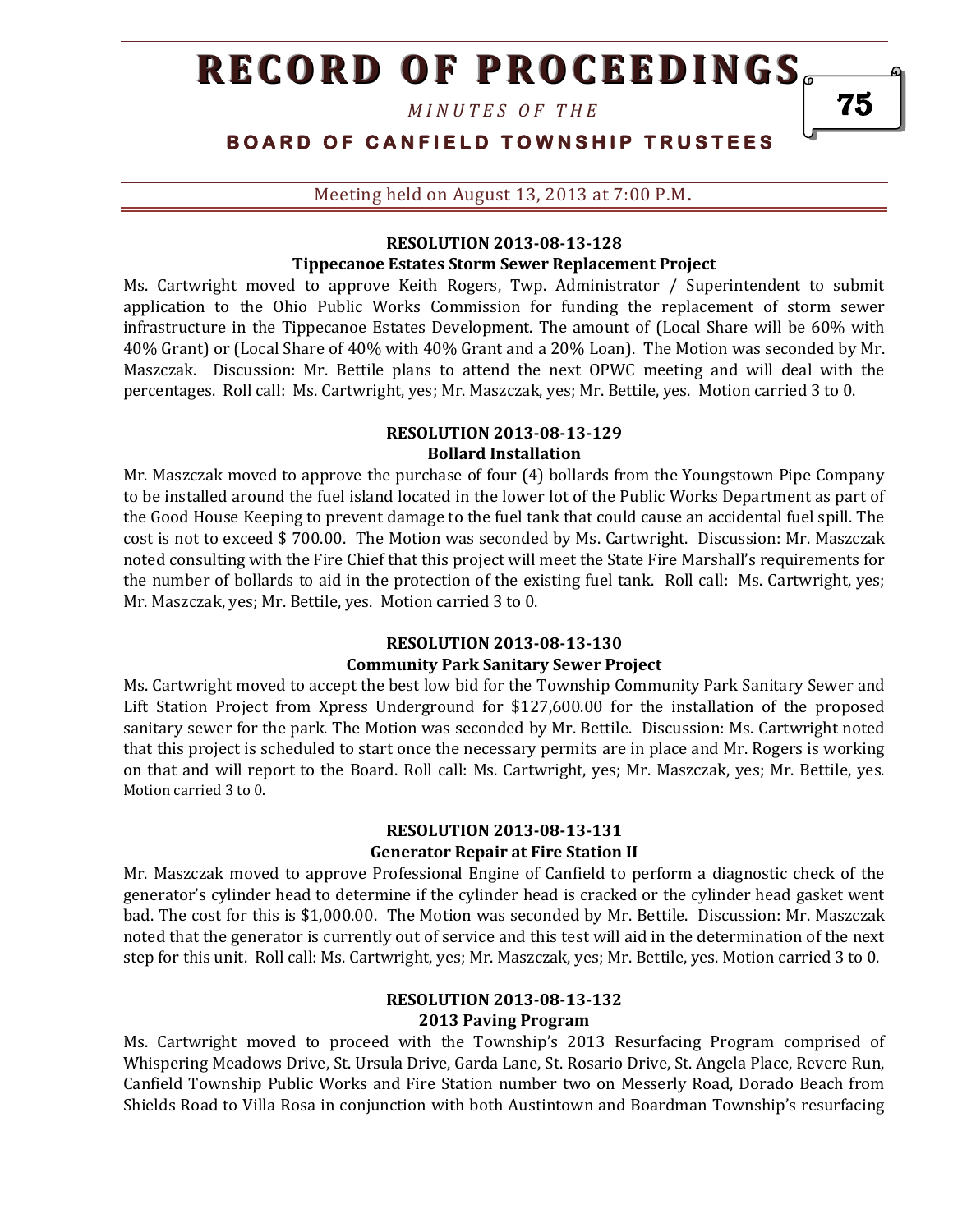*M I N U T E S O F T H E* 

### **BOARD OF CANFIELD TOWNSHIP TRUSTEES**

#### Meeting held on August 13, 2013 at 7:00 P.M**.**

program with Canfield Twp's portion of \$261,636.00 payable to Butch & McCree Paving Inc. The Motion was seconded by Mr. Bettile. Discussion: Mr. Maszczak asked if we shouldn't address resolution of April 23, 2013. Ms. Cartwright noted that resolution didn't list the cost or include all streets. Roll call: Ms. Cartwright, yes; Mr. Maszczak, yes; Mr. Bettile, yes. Motion carried 3 to 0.

#### **RESOLUTION 2013-08-13-133 Project Signs**

Mr. Bettile moved to approve the purchase of (5) five 4'x 8' signs for any Township project from Municipal Sign Company at a cost of \$350.00 per sign totaling \$1,750.00. The Motion was seconded by Mr. Maszczak. Roll call: Ms. Cartwright, yes; Mr. Maszczak, yes; Mr. Bettile, yes. Motion carried 3 to 0.

#### **RESOLUTION 2013-08-13-134 Equipment Purchase**

Ms. Cartwright moved to approve the purchase of a portable cement mixer from SealMaster for a cost not to exceed \$3,400.00 for the Public Works Department. The Motion was seconded by Mr. Bettile. Discussion: Ms. Cartwright noted that with the increase in concrete work being done by the Public Works Department it has been found to be cost effective for this purchase. Fiscal Officer asked if they would like to see this paid from the Road Fund or the General Fund. They agreed that it is a Public Works expense. Roll call: Ms. Cartwright, yes; Mr. Maszczak, yes; Mr. Bettile, yes. Motion carried 3 to 0.

#### **RESOLUTION 2013-08-13-135 RUMA with the County**

Mr. Maszczak moved to enter into the Road Use Maintenance Agreement with the Mahoning County Engineer's Office to include the Township roads. The Motion was seconded by Mr. Bettile. Discussion: Mr. Maszczak noted that RUMA is a bond that covers Township road repairs in the event the Township allows Vibrosis testing in the road right-of-way and any damage occurs during this testing process. Roll call: Ms. Cartwright, yes; Mr. Maszczak, yes; Mr. Bettile, yes. Motion carried 3 to 0.

#### **RESOLUTION 2013-08-13-136 First Night Canfield**

Ms. Cartwright moved to approve First Night Canfield's request to hold their closing firework display at the Township Park for its New Years Eve event. The Motion was seconded by Mr. Bettile. Discussion: Ms. Cartwright noted that the Township will be listed in their insurance and a copy will be sent to the office for our records. Roll call: Ms. Cartwright, yes; Mr. Maszczak, yes; Mr. Bettile, yes. Motion carried 3 to 0.

#### **RESOLUTION 2013-08-13-137 Purchase Order**

Mr. Bettile moved to approve purchase order PO 45-2013 for the total amount of \$261,636.00 for the purpose of encumbering the funds of the Township and made payable to Butch & McCree Paving Inc. to cover the 2013 Paving Program. The Motion was seconded by Ms. Cartwright. Discussion: Fiscal Officer noted that we may qualify for a discount if we pay this expense timely. Roll call: Ms. Cartwright, yes; Mr. Maszczak, yes; Mr. Bettile, yes. Motion carried 3 to 0.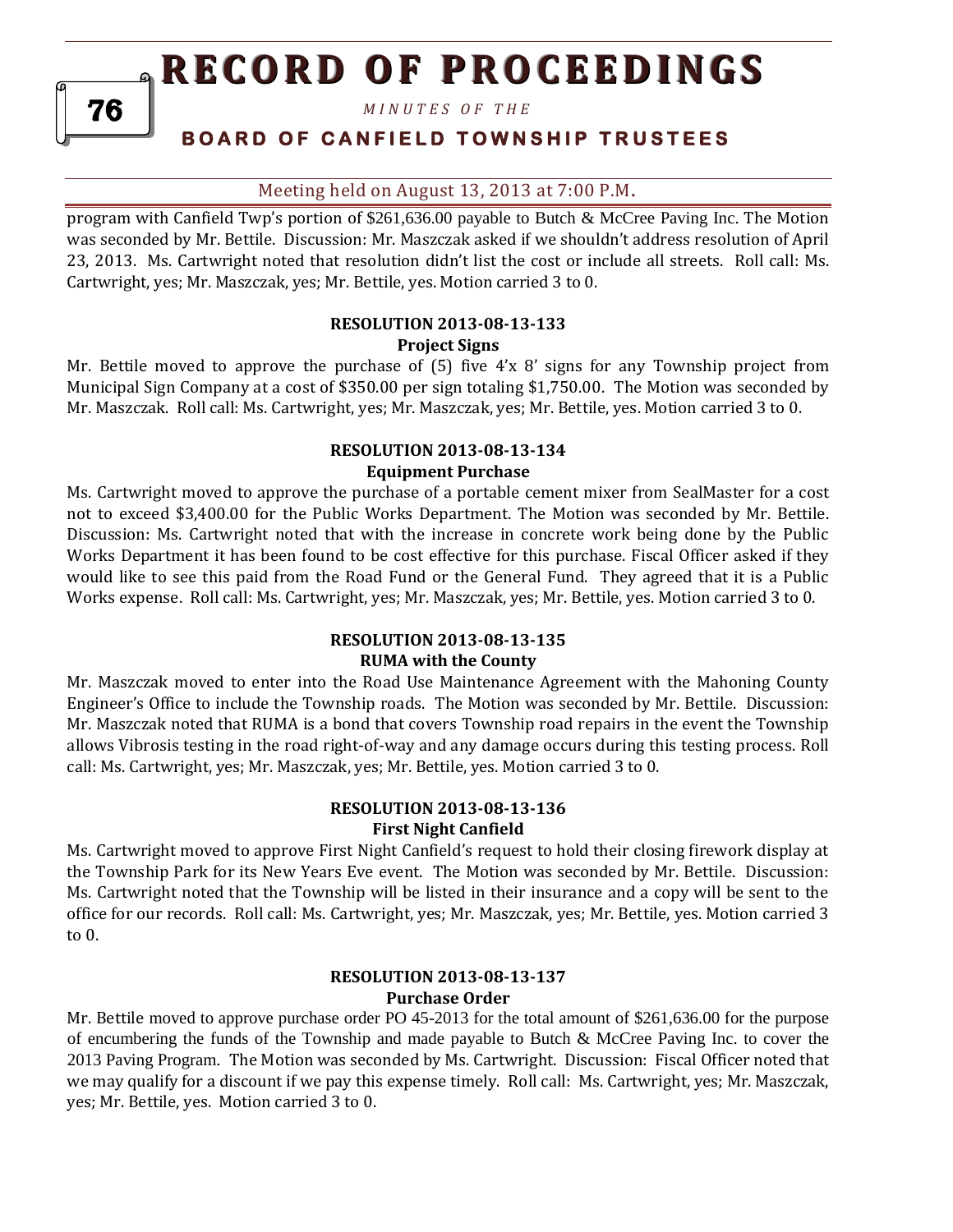*M I N U T E S O F T H E* 

**BOARD OF CANFIELD TOWNSHIP TRUSTEES** 

Meeting held on August 13, 2013 at 7:00 P.M**.**

#### **RESOLUTION 2013-08-13-138 Super Blanket Certificates**

Mr. Maszczak moved to approve purchase order BC 41-2013 - BC 43-2013 for the total amount of \$3,000.00 for the purpose of encumbering the funds of the Township with respect to the Zoning Fund. The Motion was seconded by Mr. Bettile. Roll call: Ms. Cartwright, yes; Mr. Maszczak, yes; Mr. Bettile, yes. Motion carried 3 to 0.

#### **RESOLUTION 2013-08-13-139 Warrant Payments**

Ms. Cartwright moved to approve Warrants #8941 thru #8997 including electronic payments #164- 2013 thru #187-2013 for the grand total of \$137,748.66 as general & payroll obligations of the Township. The Motion was seconded by Mr. Bettile. Roll call: Ms. Cartwright, yes; Mr. Maszczak, yes; Mr. Bettile, yes. Motion carried 3 to 0.

#### **RESOLUTION 2013-08-13-140 General Fund Transfer**

Mr. Bettile moved to approve the transfer of \$50,000.00 from the General Fund #1000-910-910-0000 to the Road Fund revenue #2141-931-0000 to cover PNC payment and Public Works expenses until property tax funds become available. This transfer was part of the 2013 Budget. The Motion was seconded by Ms. Cartwright. Roll call: Ms. Cartwright, yes; Mr. Maszczak, yes; Mr. Bettile, yes. Motion carried 3 to 0.

#### **RESOLUTION 2013-08-13-141 Summerwind Street Lighting District Phase 2**

Mr. Maszczak moved and seconded by Mr. Bettile as follows:

Whereas; Notice is hereby given that, on Tuesday, July 23, 2013 a petition praying that the Board of Canfield Township Trustees take all lawful and proper proceedings to light artificially the streets and public ways in an unincorporated district of Bella Jean, That's Life Lane & Nicolina Way and;

Whereas; On Friday, July 26, 2013, that Fiscal Officer notified the Board of Township Trustees of the date of such filing and delivered to them a copy of the petition and;

Whereas; Notice is further given that the petition specified the metes and bounds of the district, but included no lands more than 660 feet frontage, nor any lands not abutting on the streets and public ways in the district and;

Whereas; Notice has been further placed in *The Vindicator* on July 29, 2013 and notified residents of said district by mail that a hearing will be held by the Board of Canfield Township Trustees on August 13, 2013 at 7:00 pm, 21 S. Board St., Canfield, Ohio to hear any and all proof offered by any of the parties affected by such improvement and other persons competent to testify and;

Furthermore; I move to approve the Summerwind Street Lighting District Phase 2 as requested by petition and; Furthermore; collect the installation and monthly cost of the streetlights for Phase 2 from the owners of each lot as set forth in ORC. The Motion was seconded by Mr. Bettile. Roll call: Ms. Cartwright, yes; Mr. Maszczak, yes; Mr. Bettile, yes. Motion carried 3 to 0.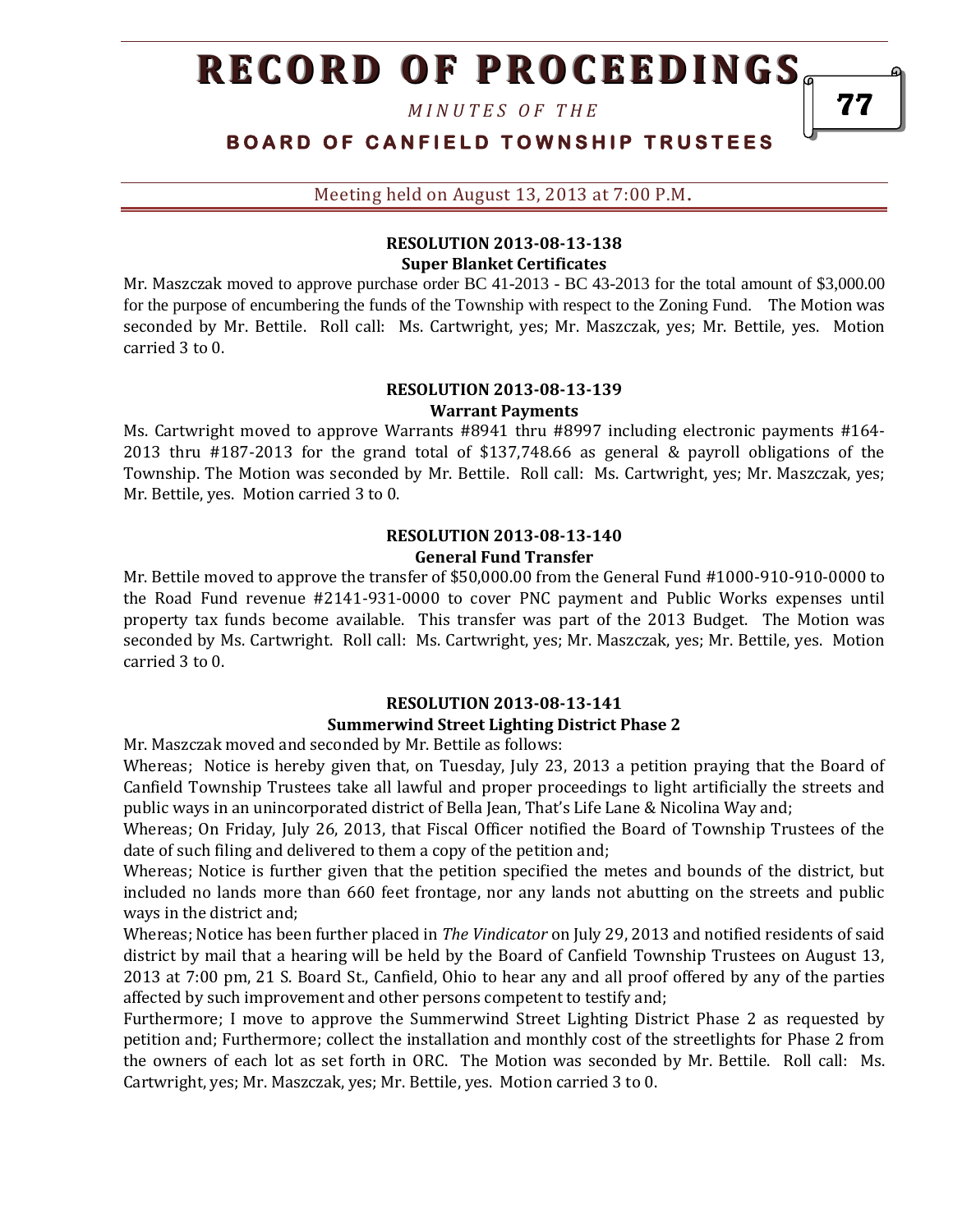*M I N U T E S O F T H E* 

### **BOARD OF CANFIELD TOWNSHIP TRUSTEES**

Meeting held on August 13, 2013 at 7:00 P.M**.**

#### **RESOLUTION 2013-08-13-142 General Fund Advance**

Mr. Bettile moved to approve the advance of \$65,000.00 from the General Fund #1000-920-920-0000 to the Permissive Fund revenue #2231-941-0000 to meet our paving program obligations. Funds will be returned back to the General Fund later in the year. The Motion was seconded by Mr. Maszczak. Roll call: Ms. Cartwright, yes; Mr. Maszczak, yes; Mr. Bettile, yes. Motion carried 3 to 0.

#### **RESOLUTION 2013-08-13-143 Within Fund Transfer**

Mr. Maszczak moved to approve moving within the Road Fund from #2141-820-820-0000 to #2141- 330-420-0000 the total amount of \$153.65 for better accountability. This will place the funds where they are most needed. The Motion was seconded by Mr. Bettile. Roll call: Ms. Cartwright, yes; Mr. Maszczak, yes; Mr. Bettile, yes. Motion carried 3 to 0.

#### **RESOLUTION 2013-08-13-144 Within Fund Transfer**

Ms. Cartwright moved to approve to move within the Road Fund from #2141-830-830-0000 to #2141- 330-420-0000 the total amount of \$1,137.73 for better accountability. This will place the funds where they are most needed. The Motion was seconded by Mr. Bettile. Roll call: Ms. Cartwright, yes; Mr. Maszczak, yes; Mr. Bettile, yes. Motion carried 3 to 0.

#### **RESOLUTION 2013-08-13-145 Within Fund Transfer**

Mr. Maszczak moved to approve to move within the Road Fund from #2141-330-382-0000 to #2141- 330-420-0000 the total amount of \$1,097.50 for better accountability. This will place the funds where they are most needed. The Motion was seconded by Ms. Cartwright. Roll call: Ms. Cartwright, yes; Mr. Maszczak, yes; Mr. Bettile, yes. Motion carried 3 to 0.

#### **RESOLUTION 2013-08-13-146 Within Fund Transfer**

Ms. Cartwright moved to approve to move within the Road Fund from #2141-330-381-0000 to #2141- 330-420-0000 the total amount of \$805.00 for better accountability. This will place the funds where they are most needed. The Motion was seconded by Mr. Bettile. Discussion: Fiscal Officer noted that these transfers will be done in the next couple of days. They do not appear in the copy of the financial reports. Roll call: Ms. Cartwright, yes; Mr. Maszczak, yes; Mr. Bettile, yes. Motion carried 3 to 0.

**Trustee Comments**: Ms. Cartwright noted that we need to set up a budget hearing. All agreed to August 21, 2013 at 1pm. Fiscal Officer will advertise the hearing.

## **RESOLUTION 2013-08-13-147**

**Executive Session**

Mr. Bettile moved to enter into Executive Session for the purpose to consider the purchase of property for public purposes. The Motion was seconded by Ms. Cartwright. Roll Call: Ms. Cartwright, Yes; Mr. Maszczak, Yes; Mr. Bettile, Yes. Motion carried 3 to 0. The Board entered into Executive Session at 7:49pm.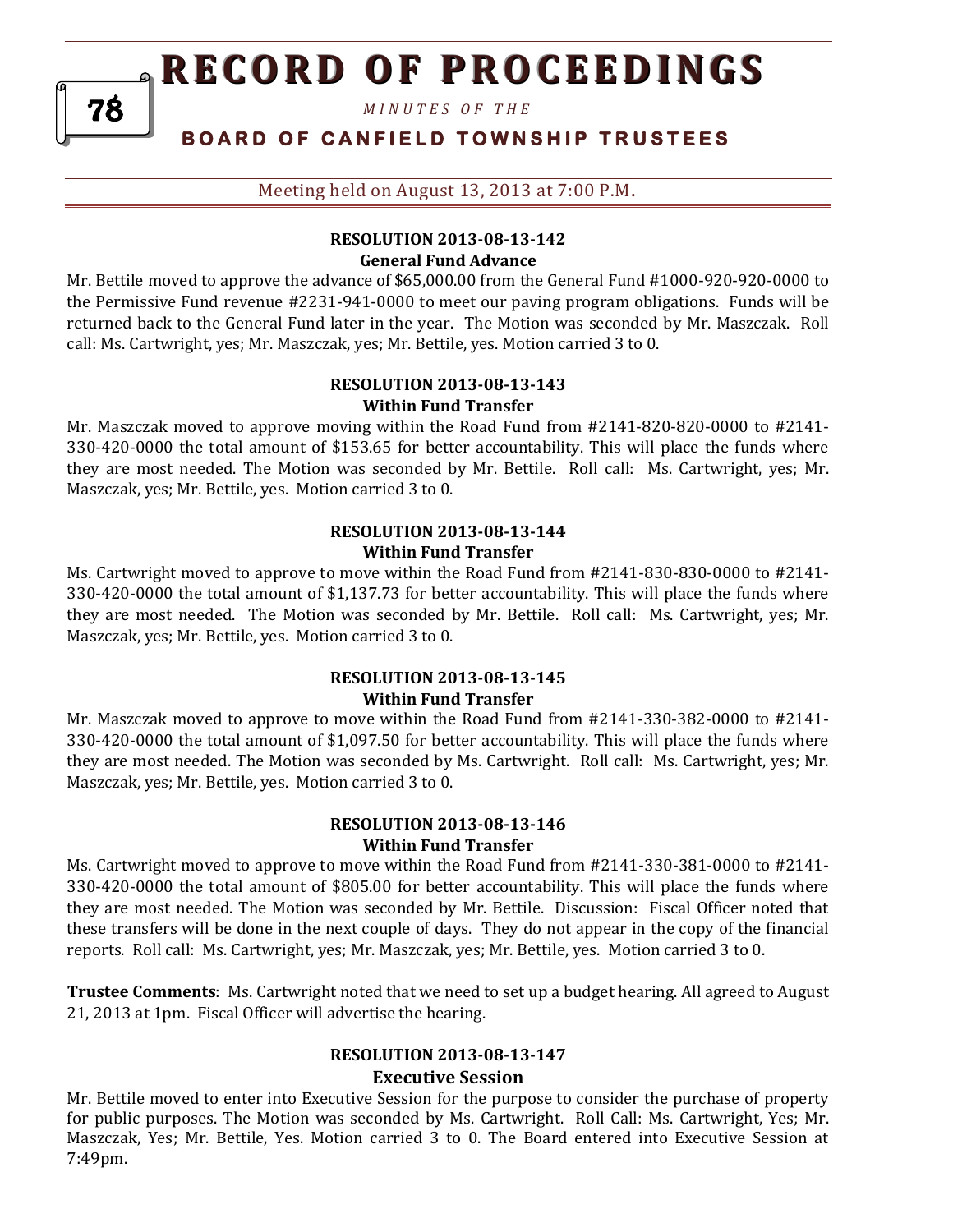*M I N U T E S O F T H E* 

**BOARD OF CANFIELD TOWNSHIP TRUSTEES** 

Meeting held on August 13, 2013 at 7:00 P.M**.**

Ms. Cartwright moved to re-enter open session at 8.40 pm. Mr. Bettile seconded the Motion. Roll Call: Ms. Cartwright, Yes; Mr. Maszczak, Yes; Mr. Bettile, Yes. Motion carried 3 to 0.

#### **RESOLUTION 2013-08-13-148 Purchase Property**

Ms. Cartwright moved to approve Trustee Bettile to negotiate for land not to exceed \$310,000.00. The Motion was seconded by Mr. Maszczak. Roll call: Ms. Cartwright, yes; Mr. Maszczak, yes; Mr. Bettile, yes. Motion carried 3 to 0.

#### **RESOLUTION 2013-08-13-149 Certificate of Savings Investment**

Ms. Cartwright moved to approve the purchase of certificate of savings to invest public funds not to exceed \$525,000.00 as recommended by Farmers Investment Group. The Motion was seconded by Mr. Bettile. Discussion: The original CD will expire on the 27<sup>th</sup> and those funds will be placed into the main checking account. Roll call: Ms. Cartwright, yes; Mr. Maszczak, yes; Mr. Bettile, yes. Motion carried 3 to 0.

#### **RESOLUTION 2013-08-13-150 Revere Run Storm Sewer Repair**

Mr. Maszczak moved to approve the Revere Run Storm Sewer repairs not to exceed \$2,000.00. The Motion was seconded by Ms. Cartwright. Roll call: Ms. Cartwright, yes; Mr. Maszczak, yes; Mr. Bettile, yes. Motion carried 3 to 0.

#### **ADJOURNMENT**

Chairman adjourned the meeting at 9:08 pm. The next regular meeting of the Board shall be held on September 10, 2013 at 7:00 pm.

\_\_\_\_\_\_\_\_\_\_\_\_\_\_\_\_\_\_\_\_\_\_\_\_\_\_\_\_\_\_\_\_\_\_\_\_\_\_\_\_\_\_ \_\_\_\_\_\_\_\_\_\_\_\_\_\_\_\_\_\_\_\_\_\_\_\_\_\_\_\_\_\_\_\_\_\_\_\_\_\_\_\_\_\_\_\_\_

\_\_\_\_\_\_\_\_\_\_\_\_\_\_\_\_\_\_\_\_\_\_\_\_\_\_\_\_\_\_\_\_\_\_\_\_\_\_\_\_\_\_ \_\_\_\_\_\_\_\_\_\_\_\_\_\_\_\_\_\_\_\_\_\_\_\_\_\_\_\_\_\_\_\_\_\_\_\_\_\_\_\_\_\_\_\_\_

Mr. Anthony J. Bettile, Chairman Mr. Stephen M. Maszczak, Vice-Chairman

Ms. Marie Izzo Cartwright, Trustee Mrs. Carmen I. Heasley, Fiscal Officer